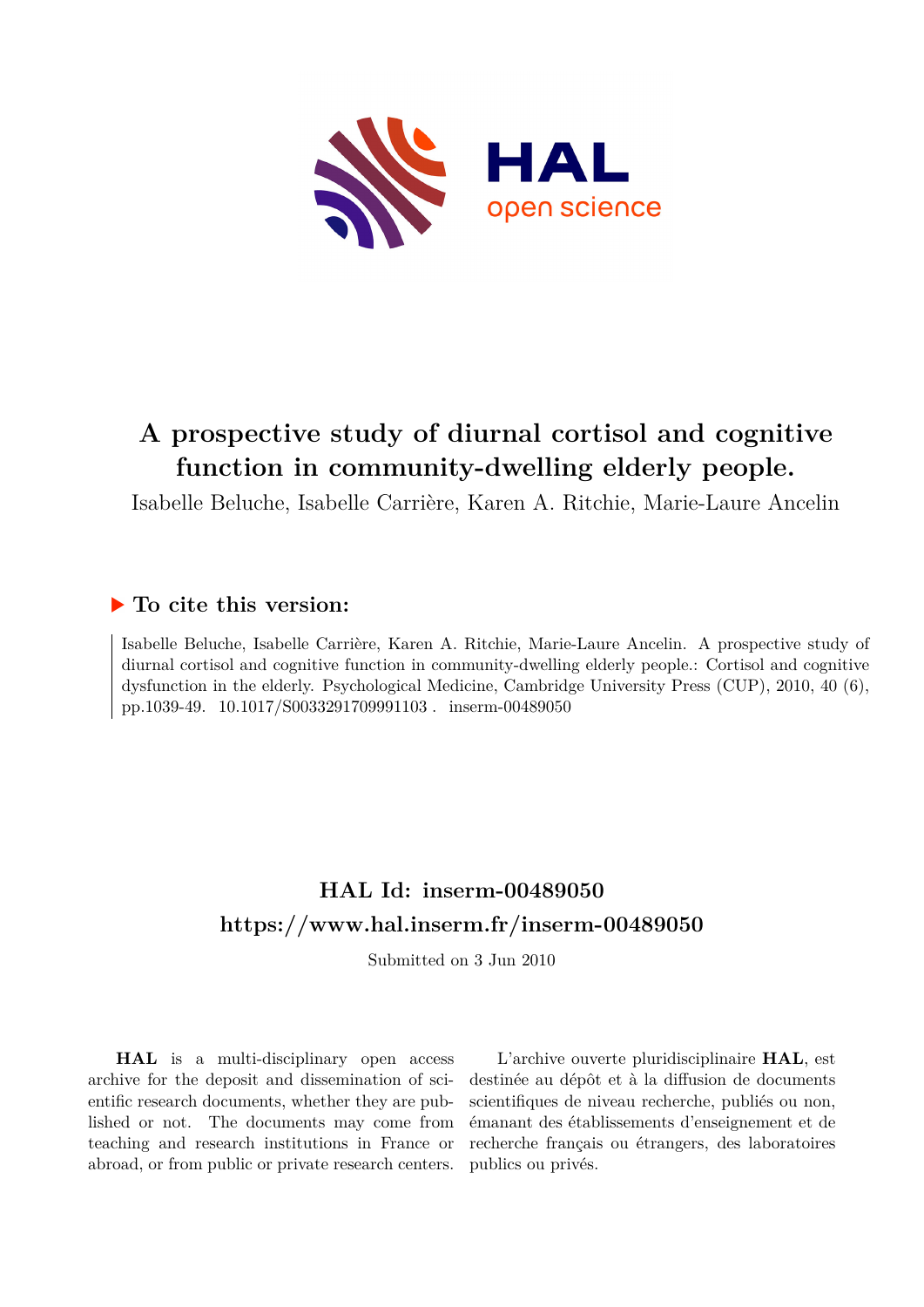## *A prospective study of diurnal cortisol and cognitive function in community-dwelling elderly people*

**Isabelle Beluche , Isabelle Carri**è**re , Karen Ritchie , Marie-Laure Ancelin** \*

*Pathologies du syst*è*me nerveux : recherche* é*pid*é*miologique et clinique INSERM : U888 , IFR76 , Universit*é *Montpellier I , FR*

\* Correspondence should be adressed to: Marie-Laure Ancelin <marie-laure.ancelin@inserm.fr >

## **Abstract**

## **Background**

**Elevated cortisol levels due to hypothalamic-pituitary-adrenal axis stress response have been associated with cognitive impairment. The causal relationship between stress and subsequent cognitive impairment remains, however, unclear notably due to small number of gender stratified prospective studies.**

## **Methods**

**Salivary cortisol secretion was evaluated in 197 non-depressed community-dwelling elderly at three time points on the day of hospital attendance for a clinical examination and again on the following day at home, in distinct environment context. Cognitive performance was evaluated at baseline and 2- and 4-year follow-up.**

#### **Results**

**Cross-sectional logistic analyses adjusted for age and education indicated that men with high morning cortisol at the hospital had higher risk of low cognitive performance in verbal fluency (OR**=**3.0, p**=**0.05) and visuo-spatial performance (OR**=**5.1, p**=**0.03). Impairment in verbal fluency was observed in women with moderate high morning cortisol (OR**=**3.6, p**=**0.05) or moderate slow diurnal rhythm (OR**=**3.7, p**=**0.04). In longitudinal analyses, slow diurnal rhythm (flatter slope) was associated with decline over 4 years in visuo-spatial performance (OR**=**7.7, p**=**0.03) and visual memory (OR**=**4.1, p**=**0.03) in men, and in verbal fluency (OR**=**6.0, p**= **0.01) in women. High morning cortisol was associated with decline in visual memory in women (OR**=**5.1, p**=**0.06).**

## **Conclusions**

**Hypothalamic-pituitary-adrenal axis dysregulation appears associated with low cognitive performance in the elderly. Slower cortisol elimination rates could predict cognitive decline affecting principally non-verbal functioning in men and verbal functioning in women. The effects appeared independent of environmental context, apolipoprotein E genotype or psychopathology. Interventions blocking this pathway may provide new therapeutic options to prevent cognitive decline.**

**Author Keywords** Cognition ; cortisol ; elderly ; HPA axis ; stress

## **Introduction**

Rates and causes of cognitive decline in the elderly are highly variable, stimulating interest in the identification of new predictors, notably those that may indicate intervention strategies. It has been suggested that the aging brain may be more vulnerable to the effects of stress, and that this may in turn influence cognitive functioning. A growing body of evidence has shown that over-activation of the hypothalamic-pituitary-adrenal axis (HPA), a major component of the stress response system, may lead to hippocampal impairment and hence decrements in cognitive performance (Lupien et al., 2007, Wolf, 2003). Several cross-sectional studies in elderly subjects have demonstrated a link between elevated glucocorticoid levels and declarative memory (Lupien et al. , 1994 , Lupien et al. , 1997 , O'Hara et al. , 2007 , Wright et al. , 2005 ) as well as non-declarative memory and executive functioning not dependent on hippocampal integrity ( Lee et al. , 2007 , Li et al. , 2006 , MacLullich et al. , 2005 ). The causal relationship between stress and possible hippocampal damage remains, however, unclear due to the small number of prospective studies. Karlamangla et al. found an association with decline in global cognitive function but did not examine specific cognitive domains (Karlamangla et al. , 2005 ). Two other large studies have suggested that cortisol levels may predict verbal recall in women after 2-year follow-up (Greendale et al. , 2000 , Seeman et al. , 1997 ). A further study reported an association between higher cortisol levels and poorer declarative verbal memory in elderly men and women, but no significant associations were observed between changes in cortisol levels and changes in test scores after 1.5-year follow-up (Carlson & Sherwin, 1999 ). A small longitudinal study with 3-year follow-up, not stratified by gender reported a significant relationship with delayed recall and executive functioning (Li et al. , 2006 ). Some of these inconsistent results appear largely attributable to methodological inadequacies, notably small sample-size, inadequate cognitive assessment (principally limited to verbal memory), failure to take into account other possible causes of cognitive decline, and environmental differences (laboratory-induced stress provokes acute cortisol elevation as opposed to the accumulation of repeated and prolonged stress during the natural life course). Some studies have also failed to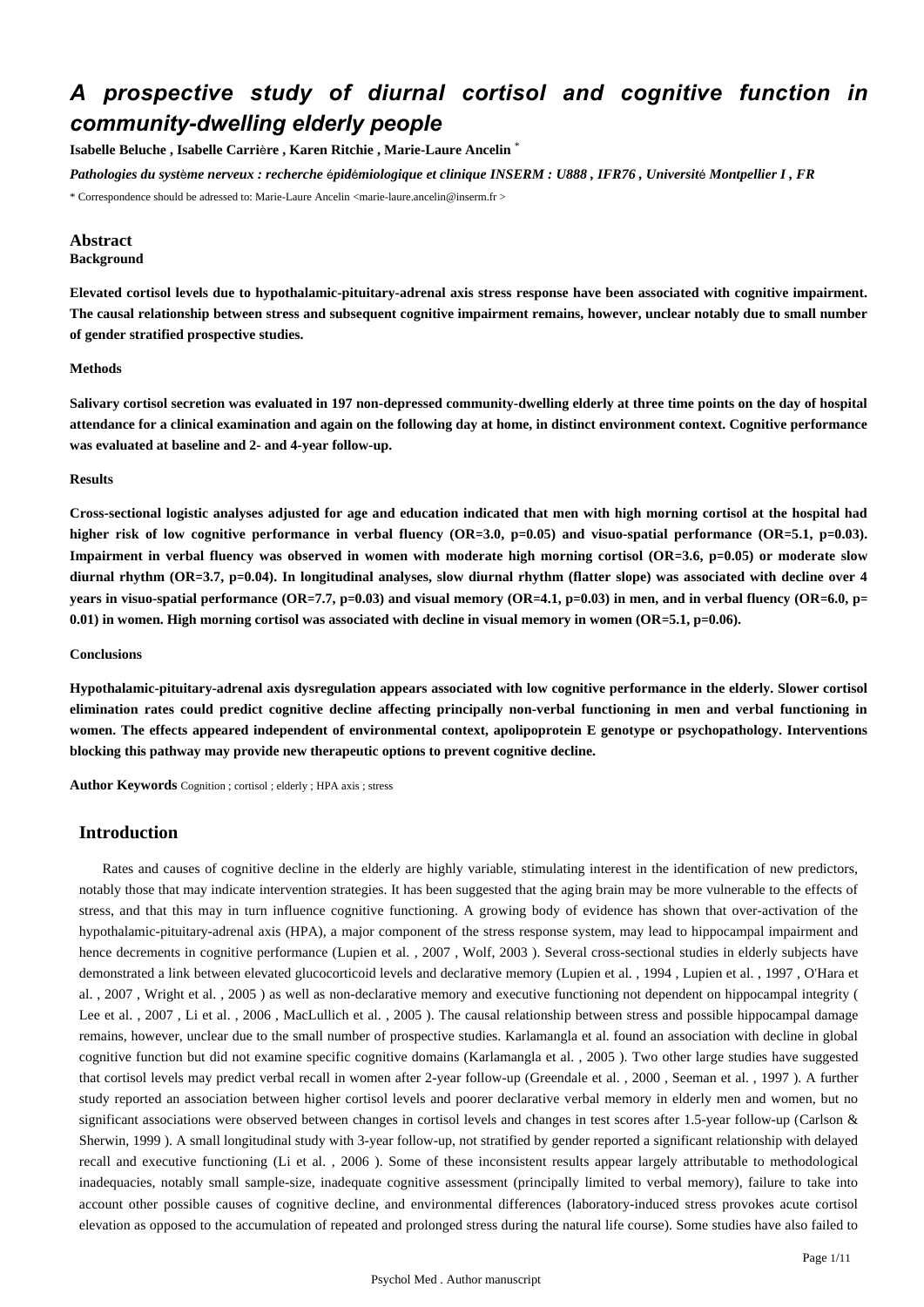consider gender differences although these have been reported in relation to both stress response and association between cortisol levels and cognitive decline or neural activity (Otte et al. , 2005 , Sauro et al. , 2003 , Seeman et al. , 1997 , Wang et al. , 2007 ). Sex specific associations between some polymorphisms of glucocorticoid receptor gene and HPA axis response to stress as well as glucocorticoid sensitivity have also been recently reported (Kumsta et al. , 2007 ). Finally, although an interactive effect with Apolipoprotein E (ApoE) ε 4 allele has been reported (Lee et al. , 2008 ), this has not been included in prospective models.

The present study examines the cross-sectional and longitudinal relationship between cortisol parameters and cognitive functioning in a population-based cohort. This study takes into account gender differences as well as the impact of a naturally occurring acute stress due to environmental context and psychosocial challenge, by evaluating cortisol during a day of clinical examinations at the hospital. Cortisol readings are also taken on a quiet day at home considered reflecting a measure of accumulated lifetime stressors in the absence of acute stress. This study controlled for socio-demographic factors such as age and education level, and other clinical factors such as psychopathology, and genetic vulnerability, which may independently contribute to cognitive decline.

## **Method**

#### **Participants**

The subjects (between 65 and 90 years) were selected by random sampling from the electoral roles of the Montpellier district as part of the ESPRIT study of late-life neuro-psychiatric disorders (Ritchie et al. , 2004 ). They were recruited between 1999 and 2002 and followed up twice at two-year intervals. The study protocol was approved by the Ethical Committee of the University-Hospital of Bicêtre (France) and written informed consent was obtained from each participant.

Participants were asked to attend a half-day examination by a neurologist and a center interviewer (nurse or psychologist) at the Gui de Chauliac Neurology Hospital (Montpellier, France). Subject examinations included a standardized neuropsychiatric examination based on ICD-10 criteria (World Health Organisation, 1992 ), cognitive examination, and a general health interview including demographic characteristics and covering present state of health, medical history, and blood sampling. The analyses were conducted on a sample of 201 subjects for whom complete salivary cortisol samples had been collected under stressful and quiet conditions and who had a typical eucortisolaemic pattern, excluding the subjects with an atypical cortisol baseline pattern (i.e. with flat pattern or abnormal time peak) as described previously (Chaudieu et al. , 2008 ). They were also free of dementia and not being treated with medication likely to modify cortisol levels (glucocorticoids, hormonal replacement therapy, and benzodiazepines). From this sample, four subjects with major depression or taking antidepressant were further excluded leaving 197 subjects in the present study. Compared to the ESPRIT subjects not included in the present analysis ( $n=2070$ ), the subjects included in the cortisol sample were less frequently women ( $p<0.0001$ ) and had lower depressive symptomatology (p<0.0001) and higher BMI (p=0.02) (data not shown). We also observed better performance in the cortisol sample on the Isaacs test for men (47 [41–57] vs. 45 [39–53], p=0.02) as well as at the Benton for men (12 [11–14] vs. 12 [11–13], p  $=0.008$ ) and women (12 [11–13] vs. 12 [10–13], p=0.05).

## **Diagnosis of dementia and psychiatric symptomatology**

A standardized clinical protocol based on DSM-IV criteria (American Psychiatric Association, 1994 ) administered by a neurologist was used to diagnose prevalent cases of dementia. A standardized validated psychiatric examination, the Mini International Neuropsychiatric Interview MINI (French version 5.00 (Lecrubier et al. , 1997 )), was used to detect anxiety disorders and major depression (American Psychiatric Association, 1994 ). Depressive symptomatology was assessed using the Center for Epidemiologic Studies-Depression (CES-D) (Radloff, 1977 ).

## **Cognitive measures**

Three measures of cognitive functioning were undertaken; verbal and non-verbal recall and frontal executive functioning. Isaacs Set Test (Isaacs & Kennie, 1973 ) provided a measure of verbal fluency or semantic access, which is sensitive to changes in both frontal and temporal areas. Participants were asked to generate as many words as possible within a given semantic category (animals, colors, fruits, cities) and their total score was the sum of the number of words generated in each category within 30 seconds. Benton's Visual Retention Test (Benton, 1965 ) assessed visual memory. The Trail Making Test B (TMTB) (Reitan, 1965 ) was used as a measure of frontal executive functioning, however having been introduced after recruitment, baseline scores were not available for some subjects. The Mini Mental State Examination (MMSE) was used as a global measure of cognitive function (Folstein et al. , 1975 ). Cognitive evaluation was performed at the hospital in the morning following the first cortisol sampling as part of a general medical examination. All of the cognitive tests were administered at the hospital at baseline, and during the first and the second follow-up, except for TMTB, which was only given at baseline and follow-up 2. The National Adult Reading Test (NART) (Blair & Spreen, 1989 ) was used as a marker of IQ.

## **Collection of salivary cortisol**

HPA activity was evaluated by salivary cortisol which is considered to be a reliable measure (Hellhammer et al. , 1987 ), and highly correlated with free cortisol levels in plasma (the only fraction of this hormone which is biologically active) (Kirschbaum & Hellhammer,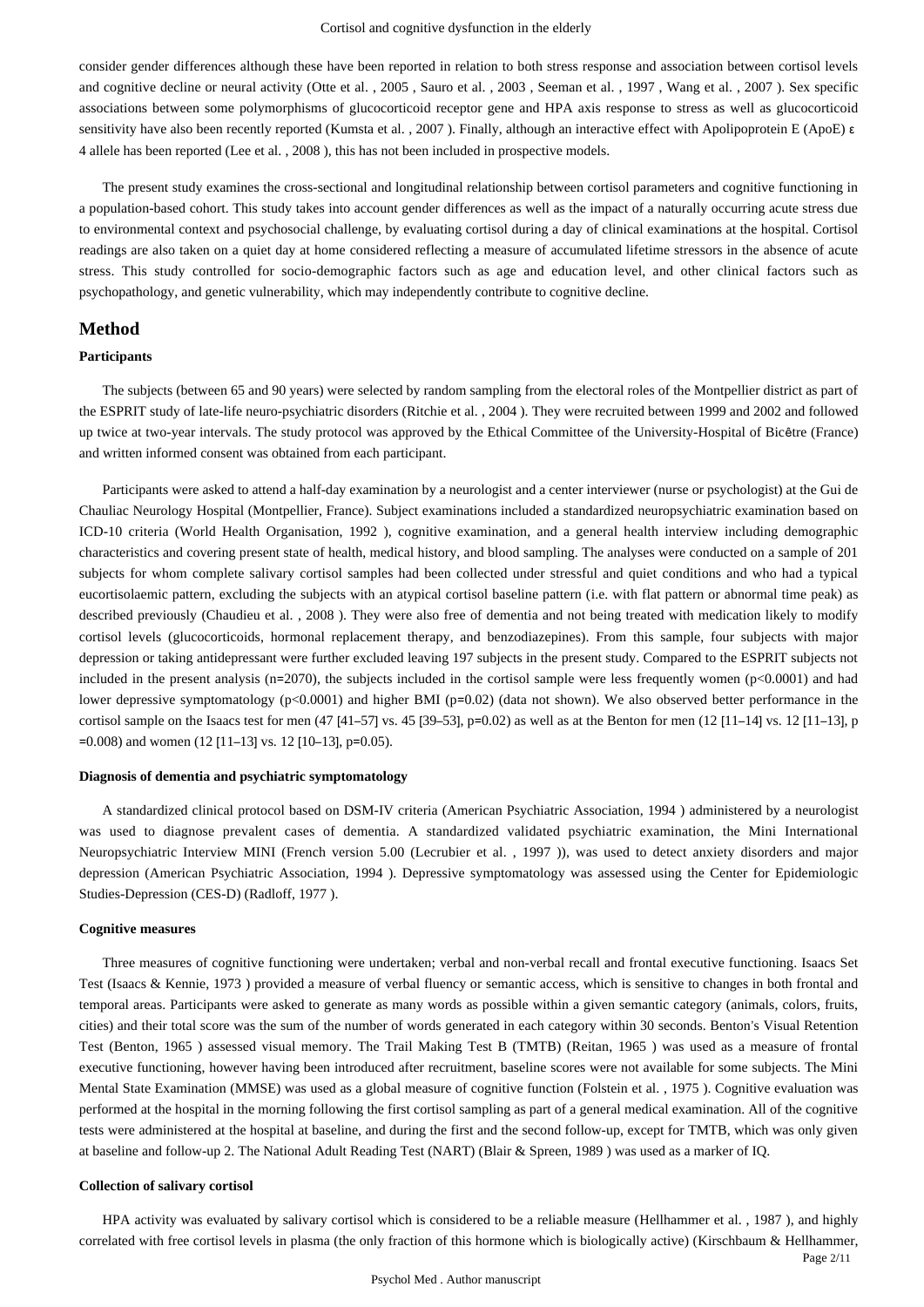1994 ). The two measures are equally sensitive to stress reactivity, however, salivary measures were preferred for this elderly sample as they eliminate the stress associated with blood sampling, and are less complicated for the elderly than urinary cortisol assays, which require 24h urine collection. They also provide a dynamic evaluation over the day.

Saliva was collected with a cotton dental roll retained in the mouth for 1mn, then stored at −20°C before analysis. Subjects were instructed not to drink, eat or smoke for at least 30mn before saliva collection. As cortisol levels increase shortly after awakening (Van Cauter et al. , 1996 ) subjects were asked to start the protocol at least 1h after awakening (mean time 1h30 ± 50mn). Subjects started this protocol at the hospital before cognitive testing, and subsequently twice more with a 7h interval recording the exact time (the last sampling being collected before midnight to eliminate early cortisol increase occurring during the nocturnal phase). Three samples were also taken at the same times on a following day at home (considered as a quiet day), in order to evaluate the effect of environmental context. As in other naturalistic studies, subjects were allowed to collect samples at a time when it would not interfere with activities rather than at a fixed time of the day. Mean ± SD values for sampling were 8h40 ± 20mn, 15h40 ± 40mn and 21h40 ± 35mn.

#### **Laboratory methods**

Cortisol levels were determined from saliva collection by direct radioimmunoassay (Diagnostic Systems Laboratories-Webster, Texas). Venous blood samples were taken from subjects at their arrival at the hospital before cognitive testing. ApoE genotyping was performed as described previously (Dufouil et al. , 2005 ).

## **Statistical analysis**

Since the distribution of raw cortisol is typically skewed and the diurnal profile may be approximated by an exponential curve, raw values were log-transformed. The slope of the regression of the three-cortisol values on the sampling times corresponds to the diurnal rhythm of cortisol secretion. Given the non-fixed time sampling protocol and the need for comparisons for a given time, morning cortisol concentrations were standardized in extrapolating values from the equation of the regression line for each subject (Chaudieu et al. , 2008 ). Since linearity was not found for most cortisol parameters, variables were categorized according to tertiles, the reference group being the tertile corresponding to subjects with lower cortisol or those with a steeper cortisol regression slope. Group comparisons at baseline were carried out using Student's t-test and analysis of variance for categorical explanatory variables. Logistic regression analyses adjusted for age and educational level and stratified by gender were used to determine if cortisol parameters were associated with odds of low cognitive performance or cognitive decline. Hence, ORs corresponded to the risk of being in the lowest cognitive performance group (for cross-sectional analysis) or the group with the greatest cognitive decline (for longitudinal analysis) associated with having moderately high, or high morning cortisol level (LnC8h) or moderately flat, or flat cortisol slope. Low cognitive performance was defined as being in the lowest tertile of the baseline cognitive score for the Isaacs (ranging between 24 and 42), Benton (1–11), and MMSE tests (20–27), and in the highest tertile for TMTB (79–251). Cognitive decline was defined as being in the highest tertile of the difference between either follow-up visit after 2- or 4- years) except for TMTB for which the lowest tertile of the difference was considered. Compared to baseline, this corresponded to a decrease between 0 and 69 points on the Isaacs, between 1 and 13 points on the Benton, and between 0 and 6 points on the MMSE and an increase of time between 3 and 107 seconds for TMTB. p values <0.05 were considered to be statistically significant. Data were analyzed using SAS version 9.1 (Cary, NC).

## **Results**

## **Participant characteristics and salivary cortisol**

Women had lower education, higher rate of lifetime anxiety disorders, higher CesD score, lower performance on TMTB, and flatter slope of cortisol secretion (Table 1 ). Compared to subjects who were lost to follow-up (n=35), the 162 subjects with follow-up cognitive assessment were younger (p=0.04) and reported less lifetime psychiatric disorders (p=0.04) and had slightly higher performance on the Benton task (p=0.03) (data not shown).

#### **Cortisol secretion and cognitive performance at baseline**

We first investigated whether cortisol parameters in the hospital environment were associated with low performance on at least one baseline cognitive score. In men, higher morning cortisol level was associated with greater risk of low cognitive performance on the Isaacs test, after adjustment for age and education level (OR=3.0, p=0.05) and on TMTB (OR=5.1, p=0.03) (Table 2 ). In women, poor performance on the Isaacs test was associated with moderately high morning cortisol levels (OR=3.6, p=0.05 for intermediate cortisol group) as well as a moderately flat cortisol slope (OR=3.7, p=0.04) (Table 3 ). In men or women, no significant associations were found for the Benton test and the MMSE.

#### **Cortisol secretion and cognitive decline over 2 or 4 years**

Longitudinal changes in cognitive performance as a function of baseline cortisol parameters were then examined. In men, an association was observed between cortisol slope and decline on TMTB for the tertile corresponding to the flattest cortisol slopes (OR=7.7,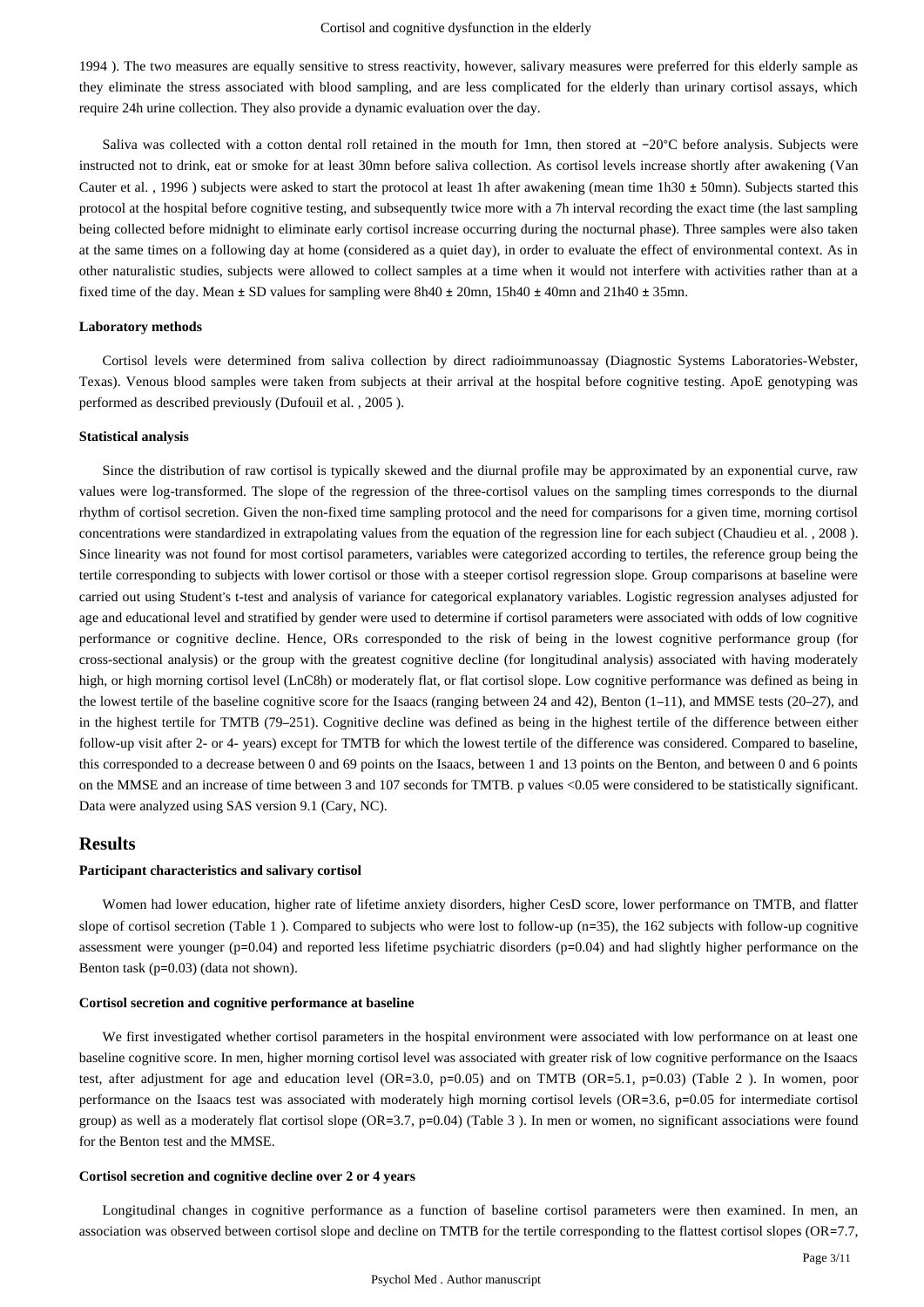p=0.03) compared to the tertile of the steepest slopes (Table 2 ). For the decline on the Benton test, the association was also significant for subjects with the flattest cortisol slope (OR=4.1, p=0.03).

In women, an association was observed between cognitive decline on the Isaacs test and both groups of moderately flat (OR=6.0, p= 0.01) and flattest cortisol slopes (OR=3.8, p=0.06) compared to the steepest cortisol slope group (Table 3 ). An inverse association was also observed for decline on TMTB, at the highest morning cortisol level (OR=0.1, p=0.03), however subject numbers were small and CI95 large. A marginal association was also observed for the risk of decline on the Benton test at the highest morning cortisol levels (OR= 5.1, p=0.06). Similar results were obtained after adjustment for ApoE genotype and other confounders such as anxiety disorders or current depressive symptomatology (data not shown).

#### **Is the cortisol effect related to environmental context?**

We then examined whether the associations found significant under stressful conditions at the hospital were also observed when cortisol was taken on a quiet day at home. Cortisol levels taken on a quiet day were found to have the same association with low performance on the Isaacs test in women (OR=4.8, 95%CI=1.3–18.4, p=0.02, for moderately high morning cortisol concentration and marginally for higher morning cortisol, OR=3.7, 95%CI=1.0–14.3, p=0.06) (Table 4). A comparable tendency although not significant was also observed for the Benton test concerning low performance in women (OR=4.7, 95%CI=0.9–25.4, p=0.07, for morning cortisol) and decline in men (OR = 3.3, 95%CI=0.9–12.6, p=0.08, for slope). Moderately high morning cortisol (OR=8.9, 95%CI= 2.3–34.6, p=0.002) or high morning cortisol (OR=4.5, 95%CI=1.1–19.0, p=0.04) were found to be associated with decline on the Isaac test in men. Alternatively, we could not observe significant associations with TMTB in men or women.

## **Discussion**

#### **HPA axis response and cognitive functioning**

Our results suggest that alterations in HPA axis response appeared associated with specific alterations in memory and executive function in non-depressed elderly persons but not with significant alteration in global cognitive function. Our data are consistent with some previous studies, which primarily found associations of elevated cortisol with deficits in language and verbal memory (Carlson & Sherwin, 1999 , Greendale et al. , 2000 , Lupien et al. , 1994 , Lupien et al. , 1997 , O'Hara et al. , 2007 , Seeman et al. , 1997 , Wright et al. , 2005 ). We have also found an association with executive function and visual memory. The impact on different cognitive tests is not surprising given that glucocorticoid receptors are widely distributed throughout the brain, especially the hippocampus and other brain regions related to stress and cognition, such as the frontal lobes (Lupien et al. , 2007 ).

Few longitudinal studies have evaluated the predictive role of cortisol on cognitive decline, separately in elderly men and women. Baseline blood morning cortisol was shown to be a significant predictor of poor verbal fluency in postmenopausal women after 2-year follow-up, but not visual reproduction or TMTB (Greendale et al. , 2000 ). Seeman et al . observed an association between high basal overnight cortisol excretion, as well as increased cortisol excretion over 2.5-yr follow-up and a decline in delayed verbal recall (but not abstraction or spatial performances) in women but not in men (Seeman et al. , 1997 ). No gender differences were observed in changes in noon cortisol levels associated with cognitive decline over 1.5 years using a large neurocognitive battery, although some gender differences were observed cross-sectionally (Carlson & Sherwin, 1999 ). Too few subjects and methodological limitations (notably gender differences in the order of sampling and cognitive testing) limit the validity of these findings. Our results confirm the association between HPA axis response in post-menopausal women and decline in verbal but not visuo-spatial performance (Greendale et al. , 2000 , Seeman et al. , 1997 ). The association with decline in visual memory in women, and both visual memory and visuo-spatial performance in men have not been previously reported.

#### **Predictive role of cortisol parameters on cognitive dysfunction**

Some longitudinal studies have evaluated the predictive value of cortisol levels on cognitive decline using blood "point" levels at inclusion (Greendale et al., 2000, Kalmijn et al., 1998), or overnight urinary cortisol measured once at inclusion (Karlamangla et al., 2005 ) or twice at 3-year intervals (Seeman et al. , 1997 ). Apart from Kalmijn et al. (Kalmijn et al. , 1998 ), who found no association with MMSE scores, the other studies showed an association with decline in global cognitive function (Karlamangla et al. , 2005 ) or verbal performance (Greendale et al. , 2000 , Seeman et al. , 1997 ). These cortisol parameters provide, however, a rather static picture of steady state HPA functioning. Li et al. used a more dynamic dimension, evaluating both cognitive function and salivary cortisol levels (at 8, 15, and 23h) annually for 3 years (Li et al. , 2006 ). The subjects with initial higher evening cortisol level or with less negative slope of the change in evening cortisol during the 3 years, showed higher decline in delayed paragraph recall. These data are limited however by the small number of subjects and the lack of adjustment or gender stratification in analyses.

We measured the dynamic of diurnal cortisol secretion, just before and several hours after exposure to the stressful situation of the clinical examination. We observed that high morning cortisol level was associated with low cognitive performance principally in cross-sectional analysis, i.e. when cognitive evaluation was performed just after cortisol sampling. A flat cortisol slope appeared more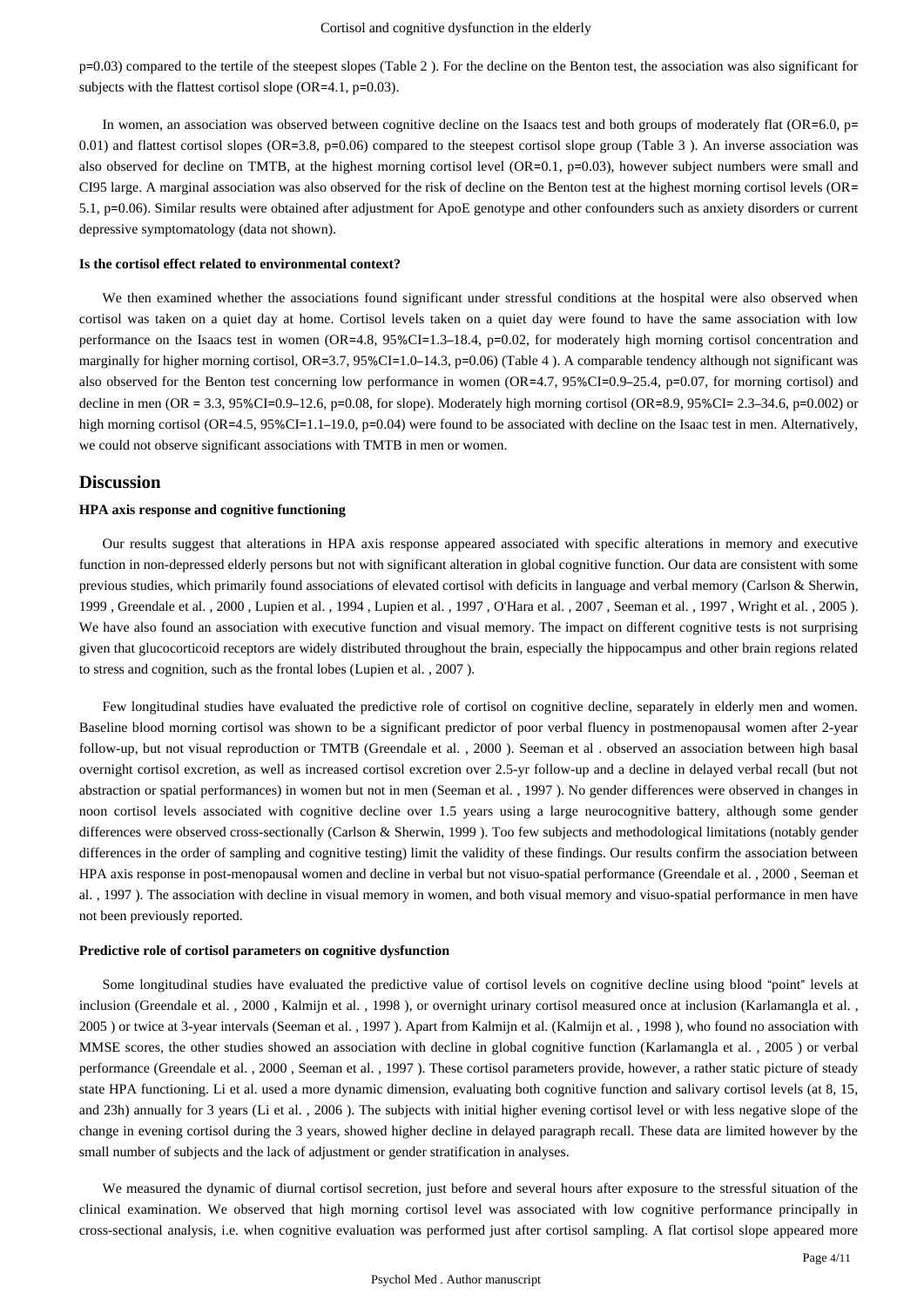predictive of cognitive decline in our longitudinal analysis. The cortisol slope corresponds to the rate of cortisol elimination up to 14h following the stressful situation; the flatter the slope, the longer the exposition to high endogenous cortisol levels and the slower the return to basal state, the higher the risk of cognitive decline in some domains. This may be due to protracted occupancy time and increased activation of glucocorticoid receptors. The normally beneficial neurological effects exerted by phasic activation of glucocorticoid receptors have been reported to become detrimental when glucocorticoid receptors are chronically activated (De Kloet et al. , 1998 ).

Only one cross-sectional study reported a significant association of diurnal cortisol slope as well as waking cortisol with impairment in delayed verbal recall in elderly persons (O'Hara et al. , 2007 ). Flatter cortisol slope has also been found to be associated with impairment in verbal memory in young adults with or without psychotic and non-psychotic depression (Gomez et al. , 2006 ) as well as for breast cancer mortality where it is a better long-term predictor than high morning cortisol or area under the curve (Sephton et al. , 2000 ). The predictive value of cortisol slope on cognitive decline in the elderly has not been evaluated before, although it is considered to be an important measure of stress responsiveness (O'Hara et al. , 2007 ).

#### **Is cognitive dysfunction associated with chronic or acute cortical elevation?**

Although older adults have been reported to be more reactive to the environment in which their memory is tested than younger subjects (Lupien et al. , 2007 ), few studies have attempted to differentiate the specific effects of acute stress-induced cortisol elevations on cognitive functioning in the elderly. Previous evaluations of cortisol levels have been restricted to short periods in laboratory environments, before and after stress exposure. Pretest evaluation is, however, not necessarily representative of basal cortisol levels because a laboratory environment may cause acute elevations in cortisol notably due to novelty or anticipatory effects, and thus be detrimental to declarative memory (Lupien et al. , 1997 ). Two other cross-sectional studies reported an inverse association between cortisol levels and declarative memory performances independently of subjective rating of stress and/or acute stress effect (Lee et al., 2007 , Wright et al. , 2005 ).

We observed a comparable pattern when cortisol was evaluated on a stressful day at hospital and a quiet day at home, for the verbal recall and visual retention tests in women and men however not for the more complex frontal executive task, which may be more sensitive to stress. Under both conditions, we controlled for factors susceptible of affecting cortisol levels (e.g. eating, drinking, smoking, or physical exertion…). Our results may thus suggest that abnormal endogenous levels or chronic elevations of cortisol levels, which may result from cumulative life stress, may thus be predictive of cognitive alteration in visual and verbal memory. On the other hand, alteration in visuo-spatial performance in men appears to be more related to acute elevation in cortisol levels in response to environmental stress. Gender differences in the response to moderate stress have been observed in fMRI study in young adults. In men, stress was associated with asymmetric prefrontal activity and with cortisol variation, whereas in women, stress was associated with limbic activation and less correlated with cortisol (Wang et al. , 2007 ). However, since we observed the same association at the hospital between altered HPA axis response and impaired performance on TMTB in cross-sectional as in longitudinal analysis, this suggests that an abnormal response to a stressful situation could also be predictive of cognitive decline in men.

#### **Limitations and strengths**

Exclusion of institutionalized persons and selective attrition in follow-up could have led to an underestimation of the harmful effects of cortisol elevation on cognitive functioning. Bias could also have been introduced through the selection of participants, those not included being more likely to have dementia, to be women, and with lower baseline cognitive scores. We also considered subjects lying within non-pathological ranges of cortisol parameters (Kirschbaum & Hellhammer, 1989). Thus, people with the strongest potential associations may have been selectively excluded so that associations between cortisol parameters and cognitive outcomes were underestimated. Although the size of our sample is higher than that of several other longitudinal studies on specific cognitive functions ( Carlson & Sherwin, 1999, Li et al., 2006, Lupien et al., 1994, Lupien et al., 1998), except (Greendale et al., 2000, Seeman et al., 1997 ), some of our results could have been limited due to lack of power, notably for TMTB in women. In addition, multiple analyses have been performed which may have induced some chance associations, and although some results are consistent with previous studies, our findings need to be replicated with a larger sample for definite conclusion. Strengths of this study are the dynamic assessment of diurnal cortisol levels and the evaluation of gender differences and effect of environmental conditions as well as controlling for socio-demographic, genetic and psychopathologic status, which may independently contribute to cognitive decline. However, although we tried to control for a range of confounding factors, we cannot exclude that other uncontrolled factors may be intervening variables.

#### **Implications of the study**

Although we observed associations both in cross-sectional and longitudinal analyses, one cannot necessarily conclude to causality. Our findings however, support the hypothesis that cortisol excess is one of the mechanisms underlying cognitive dysfunction in the elderly. They are consistent with the idea that exposure to chronically elevated glucocorticoid levels may have a detrimental effect on hippocampal and prefrontal functioning, and could thus compromise performance on a variety of cognitive domains. Given that dysregulation in the HPA axis could be a result of exposure to chronic stress, it is plausible that decrements in cognitive function with aging may be due, at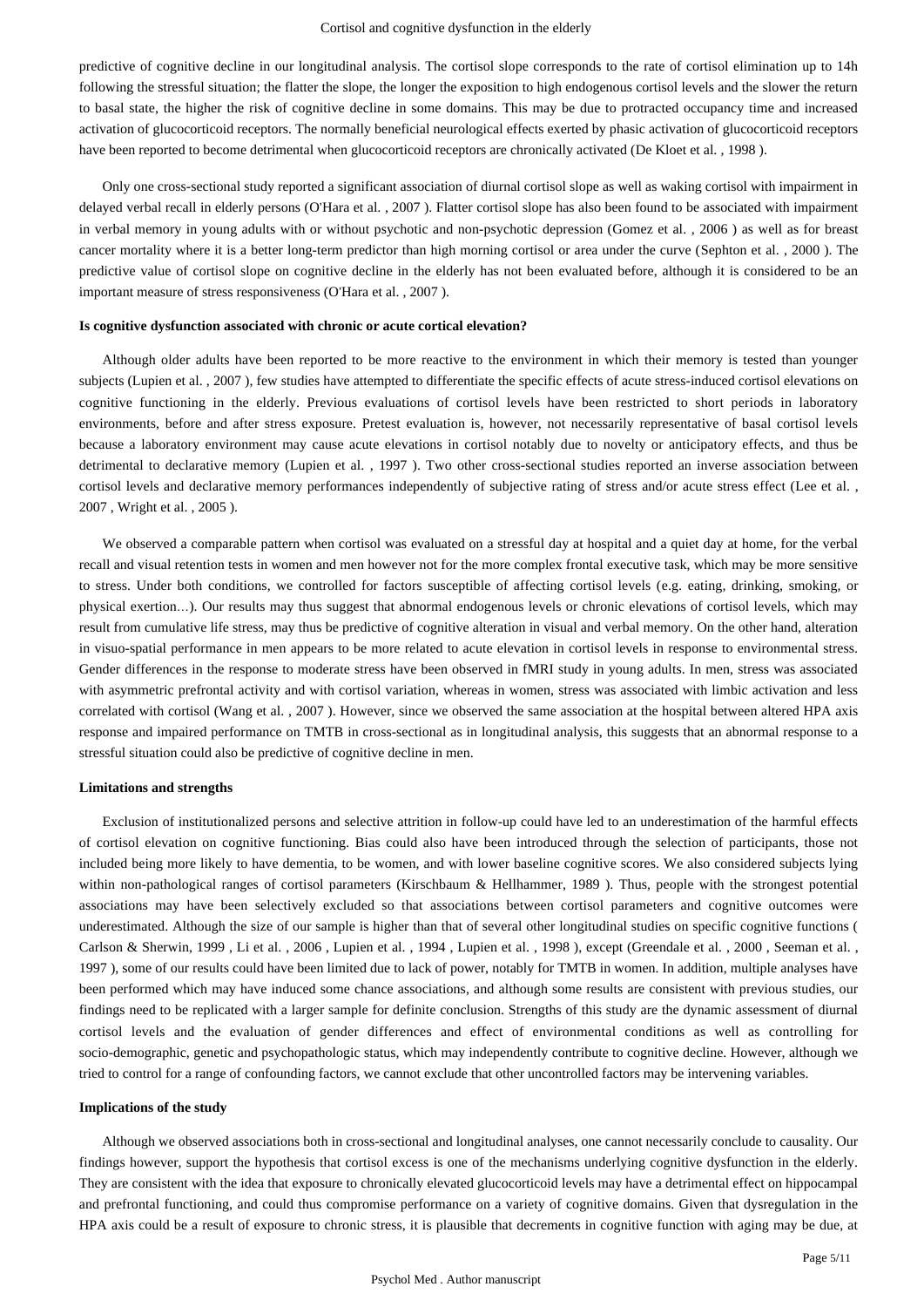least partly, to long-term exposure to hazards in the psychosocial environment although other early-life or genetic contributions to variations in HPA axis function across the life-course could also be involved (Meaney et al. , 2007 ). Our findings could also have clinical implications especially regarding the need for active and early identification of symptoms. Slow rhythm of diurnal cortisol secretion appears to constitute a sensitive indicator of alterations in HPA function and may be a putative marker of cognitive decline. If decrements in cognitive performance associated with elevated cortisol levels may not represent irreversible effects as already suggested (Lupien et al., 2005 , Sandeep et al. , 2004 , Seeman et al. , 1997 , Wolf, 2003 ), interventions that block this pathway may provide new therapeutic options to protect against cortisol-mediated neurological compromise and hence reduce cognitive decline (Sandeep et al. , 2004 ). Whether this cognitive decline represents the earliest stages of Alzheimer's disease or some other progressive neurodegenerative disorder will require longer follow-up to examine further the relationship between HPA axis changes and time of onset of dementia.

## **Ackowledgements:**

We owe special thanks to Dr. N Bressot and C Bordedebat for skilled assistance in salivary cortisol evaluation.

## **Role of funding source**

The ESPRIT Project has been financed by the Regional Government of Languedoc-Roussillon (France), the Agence Nationale de la Recherche (ANR, Project 07 LVIE 004), and an unconditional grant from Novartis (France). None had further role in study design; in the collection, analysis and interpretation of data; in the writing of the report; and in the decision to submit the paper for publication.

## **Footnotes:**

## **Declaration of Interest:** None.

#### **References:**

- American Psychiatric Association . 1994 ; Diagnostic and Statistical Manual of Mental Disorders (DSM-IV) . American Psychiatric Association ; Washington, DC
- Benton A . 1965 ; Manuel pour l'application du test de rétention visuelle. Applications cliniques et expérimentales . Centre de Psychologie Appliquée ; Paris
- Blair JR , Spreen O . 1989 ; Predicting premorbid IQ: a revision of the National Adult Reading Test . Clinical Neuropsychology . 3 : 129 36
- Carlson LE , Sherwin BB . 1999 ; Relationships among cortisol (CRT), dehydroepiandrosterone-sulfate (DHEAS), and memory in a longitudinal study of healthy elderly men and women . Neurobiology of Aging . 20 : 315 - 324
- Chaudieu I , Beluche I , Norton J , Boulenger JP , Ritchie K , Ancelin ML . 2008 ; Abnormal reactions to environmental stress in elderly persons with anxiety disorders: evidence from a population study of diurnal cortisol changes . Journal of Affective Disorders . 106 : 307 - 313
- De Kloet ER , Vreugdenhil E , Oitzl MS , Joels M . 1998 ; Brain corticosteroid receptor balance in health and disease . Endocrine Reviews . 19 : 269 301
- Dufouil C , Richard F , Fievet N , Dartigues JF , Ritchie K , Tzourio C , Amouyel P , Alperovitch A . 2005 ; APOE genotype, cholesterol level, lipid-lowering treatment, and dementia: the Three-City Study . Neurology . 64 : 1531 - 1538
- Folstein MF , Folstein SE , McHugh PR . 1975 ; "Mini-mental state". A practical method for grading the cognitive state of patients for the clinician . Journal of Psychiatry Research . 12 : 189 - 98
- Gomez RG , Fleming SH , Keller J , Flores B , Kenna H , DeBattista C , Solvason B , Schatzberg AF . 2006 ; The neuropsychological profile of psychotic major depression and its relation to cortisol . Biological Psychiatry . 60 : 472 - 478
- Greendale GA , Kritz-Silverstein D , Seeman T , Barrett-Connor E . 2000 ; Higher basal cortisol predicts verbal memory loss in postmenopausal women: Rancho Bernardo Study . Journal of the American Geriatrics Society . 48 : 1655 - 1658
- Hellhammer DH , Kirschbaum C , Belkien L . Editor: Hingtgen JN , Hellhammer DH , Huppman G . 1987 ; Measurement of salivary cortisol under psychological stimulation . Adavanced Methods in Psychobiology . 281 - 289 Hogrefe ; Toronto
- Isaacs B , Kennie AT . 1973 ; The Set test as an aid to the detection of dementia in old people . British Journal of Psychiatry . 123 : 467 470
- Kalmijn S , Launer LJ , Stolk RP , de Jong FH , Pols HA , Hofman A , Breteler MM , Lamberts SW . 1998 ; A prospective study on cortisol, dehydroepiandrosterone sulfate, and cognitive function in the elderly . Journal of Clinical Endocrinology and Metabolism . 83 : 3487 - 3492
- Karlamangla AS , Singer BH , Chodosh J , McEwen BS , Seeman TE . 2005 ; Urinary cortisol excretion as a predictor of incident cognitive impairment . Neurobiology of Aging . 26 : 80 - 84
- Kirschbaum C , Hellhammer DH . 1989 ; Salivary cortisol in psychobiological research: an overview . Neuropsychobiology . 22 : 150 169
- Kirschbaum C , Hellhammer DH . 1994 ; Salivary cortisol in psychoneuroendocrine research: recent developments and applications . Psychoneuroendocrinology . 19 : 313 333
- Kumsta R , Entringer S , Koper JW , van Rossum EF , Hellhammer DH , Wust S . 2007 ; Sex specific associations between common glucocorticoid receptor gene variants and hypothalamus-pituitary-adrenal axis responses to psychosocial stress . Biological Psychiatry . 62 : 863 - 9
- Lecrubier Y , Sheehan D , Weiller E , Amorim P , Bonara I , Sheehan K , Janavs J , Dunbar G . 1997 ; The Mini International Neuropsychiatric Interview (MINI), a short diagnostic interview: reliability and validity according to the CIDI . European Psychiatry . 12 : 232 - 241
- Lee BK , Glass TA , McAtee MJ , Wand GS , Bandeen-Roche K , Bolla KI , Schwartz BS . 2007 ; Associations of salivary cortisol with cognitive function in the Baltimore memory study . Archives of General Psychiatry . 64 : 810 - 818
- Lee BK , Glass TA , Wand GS , McAtee MJ , Bandeen-Roche K , Bolla KI , Schwartz BS . 2008 ; Apolipoprotein E Genotype, Cortisol, and Cognitive Function in Community-Dwelling Older Adults . American Journal of Psychiatry . 165 : 1456 - 1464
- Li G , Cherrier MM , Tsuang DW , Petrie EC , Colasurdo EA , Craft S , Schellenberg GD , Peskind ER , Raskind MA , Wilkinson CW . 2006 ; Salivary cortisol and memory function in human aging . Neurobiology of Aging . 27 : 1705 - 1714
- Lupien S , Lecours AR , Lussier I , Schwartz G , Nair NP , Meaney MJ . 1994 ; Basal cortisol levels and cognitive deficits in human aging . Journal of Neuroscience . 14 : 2893 - 2903
- Lupien SJ , de Leon M , de Santi S , Convit A , Tarshish C , Nair NP , Thakur M , McEwen BS , Hauger RL , Meaney MJ . 1998 ; Cortisol levels during human aging predict hippocampal atrophy and memory deficits . Nature Neuroscience . 1 : 69 - 73
- Lupien SJ , Fiocco A , Wan N , Maheu F , Lord C , Schramek T , Tu MT . 2005 ; Stress hormones and human memory function across the lifespan . Psychoneuroendocrinology . 30 : 225 - 242
- Lupien SJ , Gaudreau S , Tchiteya BM , Maheu F , Sharma S , Nair NP , Hauger RL , McEwen BS , Meaney MJ . 1997 ; Stress-induced declarative memory impairment in healthy elderly subjects: relationship to cortisol reactivity . Journal of Clinical Endocrinology and Metabolism . 82 : 2070 - 2075
- Lupien SJ , Maheu F , Tu M , Fiocco A , Schramek TE . 2007 ; The effects of stress and stress hormones on human cognition: Implications for the field of brain and cognition . Brain and Cognition . 65 : 209 - 237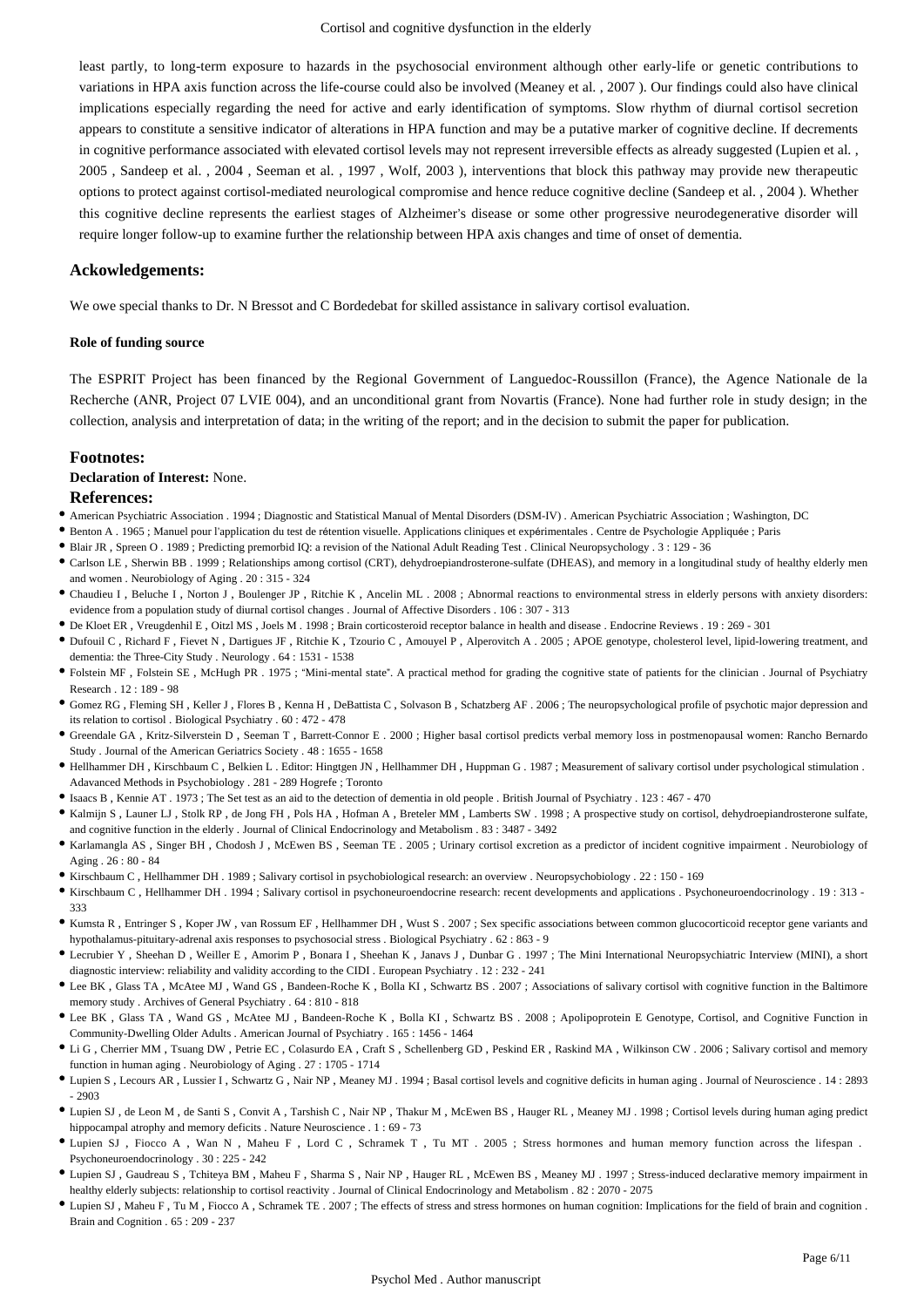- MacLullich AM , Deary IJ , Starr JM , Ferguson KJ , Wardlaw JM , Seckl JR . 2005 ; Plasma cortisol levels, brain volumes and cognition in healthy elderly men . Psychoneuroendocrinology . 30 : 505 - 515
- Meaney MJ , Szyf M , Seckl JR . 2007 ; Epigenetic mechanisms of perinatal programming of hypothalamic-pituitary-adrenal function and health . Trends in Molecular Medicine . 13 : 269 - 77
- O'Hara R , Schroder CM , Mahadevan R , Schatzberg AF , Lindley S , Fox S , Weiner M , Kraemer HC , Noda A , Lin X , Gray HL , Hallmayer JF . 2007 ; Serotonin transporter polymorphism, memory and hippocampal volume in the elderly: association and interaction with cortisol . Molecular Psychiatry . 12 : 544 - 555
- Otte C , Hart S , Neylan TC , Marmar CR , Yaffe K , Mohr DC . 2005 ; A meta-analysis of cortisol response to challenge in human aging: importance of gender . Psychoneuroendocrinology . 30 : 80 - 91
- Radloff L . 1977 ; The CES-D scale: a self-report depression scale for research in the general population . Applied Psychological Measurement . 1 : 385 401
- Reitan R . 1965 ; Validity of the Trail Making Test as an indicator of organic brain damage . Perceptual and Motor Skills . 8 : 271 276
- Ritchie K , Artero S , Beluche I , Ancelin ML , Mann A , Dupuy AM , Malafosse A , Boulenger JP . 2004 ; Prevalence of DSM-IV psychiatric disorder in the French elderly population . British Journal of Psychiatry . 184 : 147 - 152
- Sandeep TC , Yau JL , MacLullich AM , Noble J , Deary IJ , Walker BR , Seckl JR . 2004 ; 11Beta-hydroxysteroid dehydrogenase inhibition improves cognitive function in healthy elderly men and type 2 diabetics . Proceedings of the National Academy of Sciences of the United States of America . 101 : 6734 - 6739
- Sauro MD , Jorgensen RS , Pedlow CT . 2003 ; Stress, glucocorticoids, and memory: a meta-analytic review . Stress . 6 : 235 245
- Seeman TE , McEwen BS , Singer BH , Albert MS , Rowe JW . 1997 ; Increase in urinary cortisol excretion and memory declines: MacArthur studies of successful aging . Journal of Clinical Endocrinology and Metabolism . 82 : 2458 - 2465
- Sephton SE , Sapolsky RM , Kraemer HC , Spiegel D . 2000 ; Diurnal cortisol rhythm as a predictor of breast cancer survival . Journal of the National Cancer Institute . 92 : 994 - 1000
- Van Cauter E , Leproult R , Kupfer DJ . 1996 ; Effects of gender and age on the levels and circadian rhythmicity of plasma cortisol . Journal of Clinical Endocrinology and Metabolism . 81 : 2468 - 2473
- Wang J , Korczykowski M , Rao H , Fan Y , Pluta J , Gur RC , McEwen BS , Detre JA . 2007 ; Gender Difference in Neural Response to Psychological Stress . Social Cognitive and Affective Neuroscience . 2 : 227 - 239
- Wolf OT . 2003 ; HPA axis and memory . Best Practice and Research Clinical Endocrinology and Metabolism . 17 : 287 299
- World Health Organisation . 1992 ; International Classification of Diseases . 10 W.H.O ; Geneva
- Wright CE , Kunz-Ebrecht SR , Iliffe S , Foese O , Steptoe A . 2005 ; Physiological correlates of cognitive functioning in an elderly population . Psychoneuroendocrinology .  $30 \cdot 826 - 838$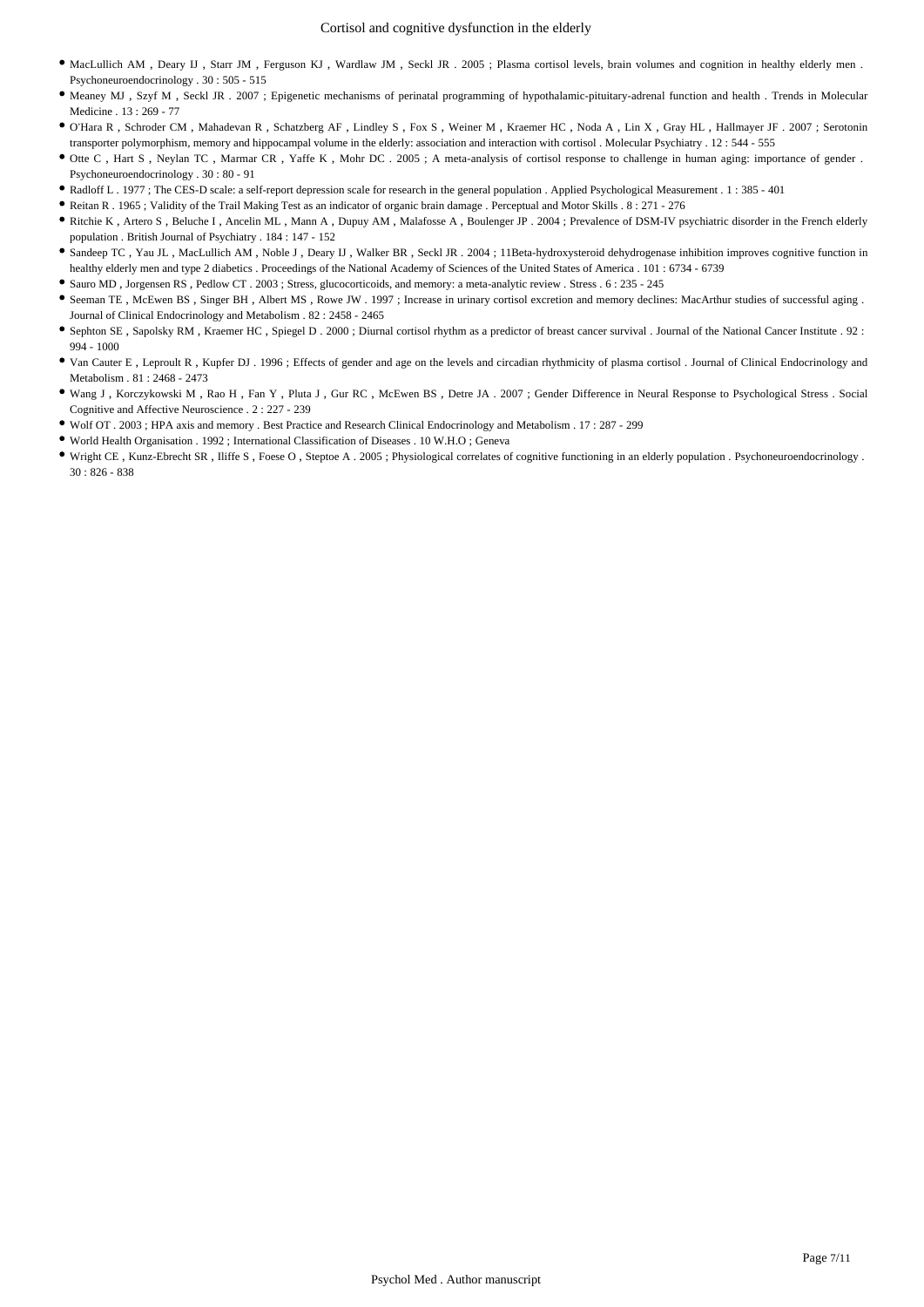General characteristics of baseline population and gender differences

|                                                | Men $(n = 111)$ | Women $(n = 86)$    | $\mathbf{p}^{\perp}$ |
|------------------------------------------------|-----------------|---------------------|----------------------|
| Mean age (SD)                                  | 72.9(4.4)       | 72.8(4.7)           | 0.97                 |
| Low education level <sup>2</sup> (%)           | 43.9            | 63.2                | 0.007                |
| Body Mass Index in $\text{kg/m}^2$ (mean (SD)) | 25.8(3.4)       | 25.3(3.7)           | 0.30                 |
| NART (median $(IQR)$ )                         | $22(17-27)$     | $23(16-26)$         | 0.44                 |
| Current smoking (%)                            | 8.2             | 3.5                 | 0.17                 |
| $CES-D score (mean (SD))$                      | 8.4(6.0)        | 12.0(7.5)           | 0.0004               |
| Lifetime anxiety disorders (%)                 | 18.9            | 38.1                | 0.003                |
| Cortisol parameters $3$ :                      |                 |                     |                      |
| Morning cortisol (median (IQR))                | $260(190-360)$  | 270 (180–470)       | 0.39                 |
| Diurnal slope of secretion (mean (SD))         | $-0.17(0.06)$   | $-0.15(0.07)$       | 0.04                 |
| <b>Cognitive Scores at Baseline:</b>           |                 |                     |                      |
| Isaacs Test (median (IQR))                     | $47(39-55)$     | $48(43-53)$         | 0.57                 |
| Trail Making Test B (median (IQR))             | $83(66-116)$    | $100.5(80.5-122.5)$ | 0.02                 |
| Benton Test (median (IQR))                     | $12(11-13)$     | $12(11-13)$         | 0.75                 |
| MMSE (median (IQR))                            | $28(27-29)$     | $27(26-29)$         | 0.09                 |

<sup>1</sup> Two-tailed chi-squared tests were used to compare categorical characteristics, t-tests for quantitative variables with normal distribution, and Mann-Whitney-Wilcoxon test for cognitive scores and cortisol concentrations.

**<sup>2</sup>**corresponding to 9 years of schooling or less.

**3** corresponding to the cortisol concentrations expressed as ng/dl and measured in the hospital environment.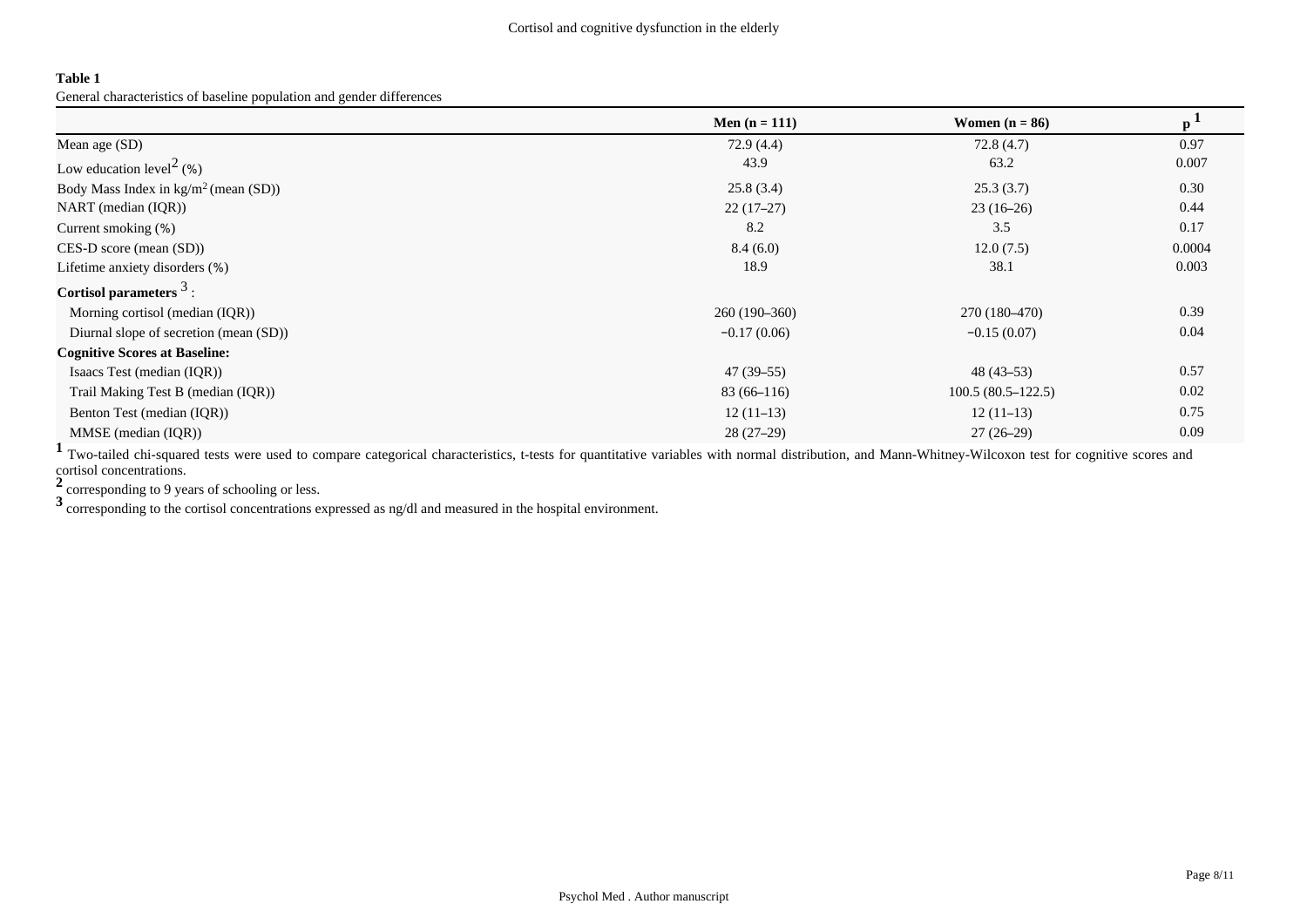|               | <b>Cortisol</b> |                      |              |              | Cross-sectional $(n=111^a)$ |              | Longitudinal $(n=96^a)$ |                 |                      |              |                 |              |      |  |  |
|---------------|-----------------|----------------------|--------------|--------------|-----------------------------|--------------|-------------------------|-----------------|----------------------|--------------|-----------------|--------------|------|--|--|
|               |                 | $LnC8h$ <sup>b</sup> |              |              |                             | Slope b      |                         |                 | $LnC8h$ <sup>b</sup> |              |                 | Slope b      |      |  |  |
|               |                 | OR <sup>c</sup>      | 95%CI        | $\mathbf{p}$ | OR <sup>c</sup>             | 95%CI        |                         | OR <sup>c</sup> | 95%CI                | $\mathbf{p}$ | OR <sup>c</sup> | 95%CI        |      |  |  |
| <b>Isaacs</b> | L/s             |                      |              |              |                             |              |                         |                 |                      |              |                 |              |      |  |  |
|               | M/m             | 1.8                  | $0.6 - 5.7$  | 0.33         | 0.6                         | $0.2 - 1.6$  | 0.27                    | 0.6             | $0.2 - 1.8$          | 0.38         | 1.0             | $0.3 - 3.0$  | 0.99 |  |  |
|               | H/f             | 3.0                  | $1.0 - 9.1$  | 0.05         | 0.4                         | $0.1 - 1.1$  | 0.07                    | 0.5             | $0.2 - 1.5$          | 0.23         | 1.9             | $0.7 - 5.3$  | 0.23 |  |  |
| <b>TMTB</b>   | L/s             |                      |              |              |                             |              |                         |                 |                      |              |                 |              |      |  |  |
|               | M/m             | 0.5                  | $0.07 - 3.5$ | 0.48         | 0.5                         | $0.1 - 1.8$  | 0.29                    | 2.0             | $0.3 - 12.1$         | 0.44         | 1.4             | $0.25 - 7.1$ | 0.72 |  |  |
|               | H/f             | 5.1                  | $1.1 - 23.0$ | 0.03         | 0.3                         | $0.06 - 1.3$ | 0.10                    | 0.2             | $0.03 - 1.3$         | 0.09         | 7.7             | $1.3 - 46.8$ | 0.03 |  |  |
| <b>Benton</b> | L/s             |                      |              |              |                             |              |                         |                 |                      |              |                 |              |      |  |  |
|               | M/m             | 0.5                  | $0.2 - 1.7$  | 0.29         | 0.6                         | $0.2 - 1.8$  | 0.40                    | 0.4             | $0.1 - 1.6$          | 0.21         | 1.7             | $0.5 - 6.6$  | 0.42 |  |  |
|               | H/f             | 1.0                  | $0.4 - 2.9$  | 0.96         | 0.5                         | $0.1 - 1.4$  | 0.16                    | 0.5             | $0.2 - 1.7$          | 0.29         | 4.1             | $1.2 - 14.2$ | 0.03 |  |  |
| <b>MMSE</b>   | L/s             |                      |              |              |                             |              |                         |                 |                      |              |                 |              |      |  |  |
|               | M/m             | 1.2                  | $0.4 - 4.1$  | 0.74         | 1.1                         | $0.3 - 3.3$  | 0.88                    | 1.0             | $0.2 - 4.4$          | 0.97         | 0.5             | $0.1 - 2.1$  | 0.37 |  |  |
|               | H/f             | 1.5                  | $0.5 - 4.9$  | 0.46         | 0.8                         | $0.3 - 2.6$  | 0.75                    | 1.6             | $0.4 - 6.3$          | 0.50         | 0.6             | $0.2 - 2.3$  | 0.45 |  |  |

**a** For TMTB, 69 men were included in cross-sectional analyses, of whom 48 had longitudinal assessment.

**b** corresponds to the Ln of morning cortisol concentration expressed as ng/dl and slope measured in the hospital environment. For cortisol parameters, the tertile ranges were ≤ 5.3 (L), ]5.3–5.8] (M), and > 5.8 (H) for LnC8h; and ≤ −0,19 (s), ]−0.19 – −0.14] (m), and > −0.14 (f) for slope.

**c** OR (adjusted for age and education level) corresponded to the risk of being in the lowest cognitive performance group (cross-sectional analysis) or the group with the greatest cognitive decline (longitudinal analysis) associated with having moderately high, or high morning cortisol level (LnC8h) or moderately flat, or flat cortisol slope. The reference (OR=1) was the tertile corresponding to the lowest LnC8h (L) or the steepest slope (s).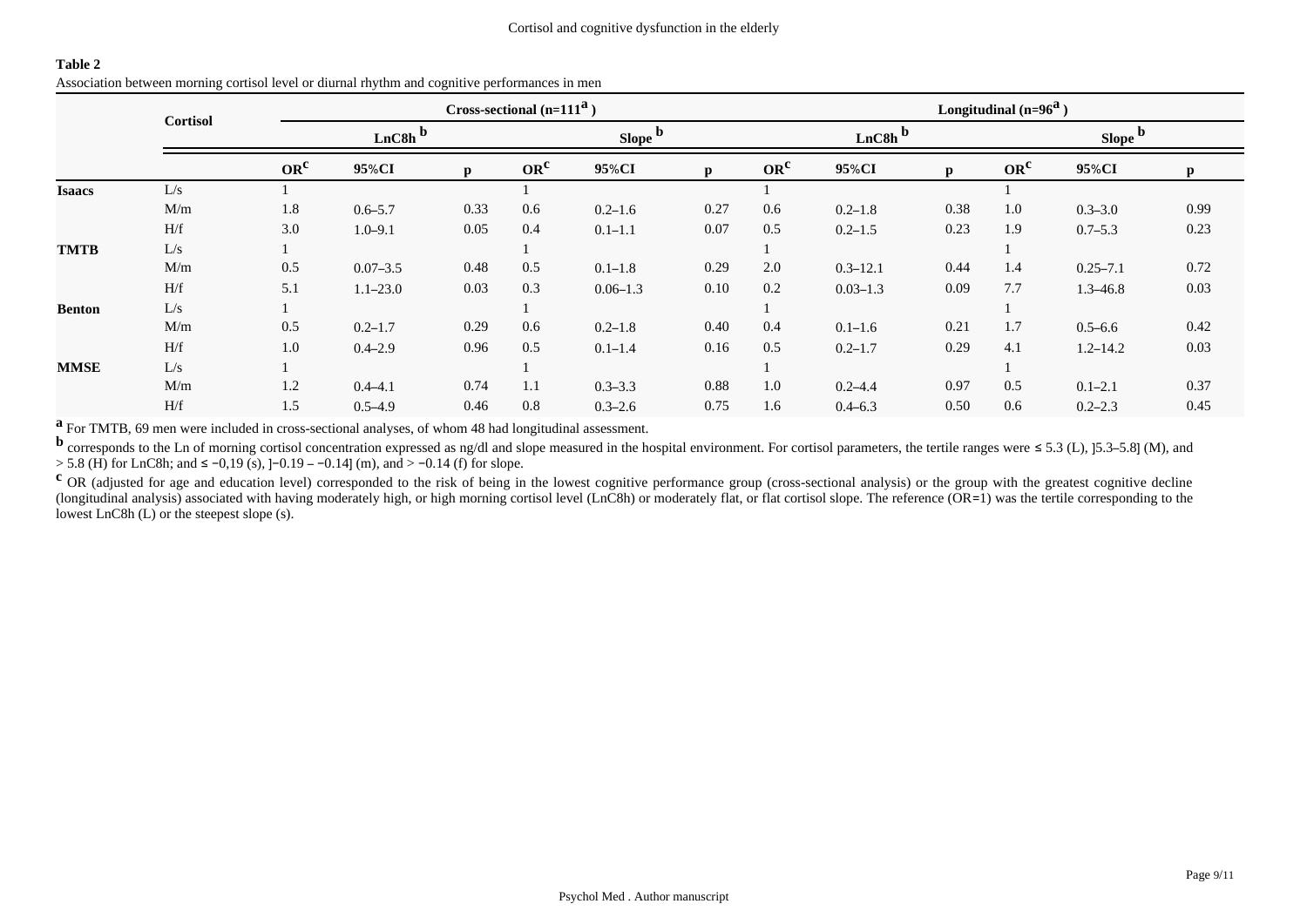| Association between morning cortisol level or diurnal rhythm and cognitive performances in women |  |
|--------------------------------------------------------------------------------------------------|--|
|--------------------------------------------------------------------------------------------------|--|

|               |                 |                      |              |      | Cross-sectional $(n=86^a)$ |              |      | Longitudinal $(n=66^a)$ |                      |              |                 |              |          |  |  |
|---------------|-----------------|----------------------|--------------|------|----------------------------|--------------|------|-------------------------|----------------------|--------------|-----------------|--------------|----------|--|--|
|               | <b>Cortisol</b> | $LnC8h$ <sup>b</sup> |              |      |                            | Slope b      |      |                         | $LnC8h$ <sup>b</sup> |              | Slope b         |              |          |  |  |
|               |                 | OR <sup>c</sup>      | 95%CI        | n    | OR <sup>c</sup>            | 95%CI        | p    | OR <sup>c</sup>         | 95%CI                | $\mathbf{D}$ | OR <sup>c</sup> | 95%CI        | n.       |  |  |
| <b>Isaacs</b> | L/s             |                      |              |      |                            |              |      |                         |                      |              |                 |              |          |  |  |
|               | M/m             | 3.6                  | $1.0 - 13.3$ | 0.05 | 3.7                        | $1.1 - 13.3$ | 0.04 | 0.4                     | $0.1 - 1.4$          | 0.15         | 6.0             | $1.4 - 24.8$ | 0.01     |  |  |
|               | H/f             | 2.7                  | $0.7 - 10.4$ | 0.15 | 1.6                        | $0.4 - 5.8$  | 0.50 | 0.5                     | $0.1 - 1.7$          | 0.25         | 3.8             | $0.9 - 15$   | $0.06\,$ |  |  |
| <b>TMTB</b>   | L/s             |                      |              |      |                            |              |      |                         |                      |              |                 |              |          |  |  |
|               | M/m             | 1.0                  | $0.2 - 4.3$  | 0.97 | 0.7                        | $0.2 - 2.9$  | 0.65 | 0.7                     | $0.1 - 4.0$          | 0.65         | 1.6             | $0.2 - 9.9$  | 0.62     |  |  |
|               | H/f             | 0.7                  | $0.1 - 2.8$  | 0.57 | 1.2                        | $0.3 - 4.7$  | 0.78 | 0.1                     | $0.007 - 0.8$        | 0.03         | 4.1             | $0.7 - 22.7$ | 0.11     |  |  |
| <b>Benton</b> | L/s             |                      |              |      |                            |              |      |                         |                      |              |                 |              |          |  |  |
|               | M/m             | 0.7                  | $0.2 - 2.7$  | 0.61 | 1.2                        | $0.3 - 5.2$  | 0.77 | 1.7                     | $0.3 - 11.1$         | 0.56         | 0.8             | $0.2 - 3.2$  | 0.70     |  |  |
|               | H/f             | 0.5                  | $0.1 - 2.1$  | 0.33 | 1.3                        | $0.3 - 5.5$  | 0.72 | 5.1                     | $0.9 - 29.0$         | 0.06         | 0.3             | $0.05 - 1.6$ | 0.16     |  |  |
| <b>MMSE</b>   | L/s             |                      |              |      |                            |              |      |                         |                      |              |                 |              |          |  |  |
|               | M/m             | 0.8                  | $0.3 - 2.6$  | 0.75 | 0.8                        | $0.2 - 2.7$  | 0.68 | 0.9                     | $0.2 - 4.0$          | 0.94         | 3.2             | $0.8 - 12.6$ | 0.09     |  |  |
|               | H/f             | 0.6                  | $0.2 - 2.1$  | 0.43 | 2.0                        | $0.6 - 6.3$  | 0.25 | 1.1                     | $0.2 - 43$           | 0.95         | 0.4             | $0.1 - 2.5$  | 0.34     |  |  |

**a** For TMTB, 61 women were included in cross-sectional analyses, of whom 41 had longitudinal assessment.

**b** corresponds to the Ln of morning cortisol concentration expressed as ng/dl and slope measured in the hospital environment. The tertile ranges were ≤ 5.3 (L), ]5.3–6.0] (M) and > 6.0 (H), for LnC8h; and ≤ −0,17 (s); ]−0.17 – −0.12] (m), and > −0.12 (f), for slope.

**c** OR (adjusted for age and education level) corresponded to the risk of being in the lowest cognitive performance group (cross-sectional analysis) or the group with the greatest cognitive decline (longitudinal analysis) associated with having moderately high, or high morning cortisol level (LnC8h) or moderately flat, or flat cortisol slope. The reference (OR=1) was the tertile corresponding to the lowest LnC8h (L) or the steepest slope (s).